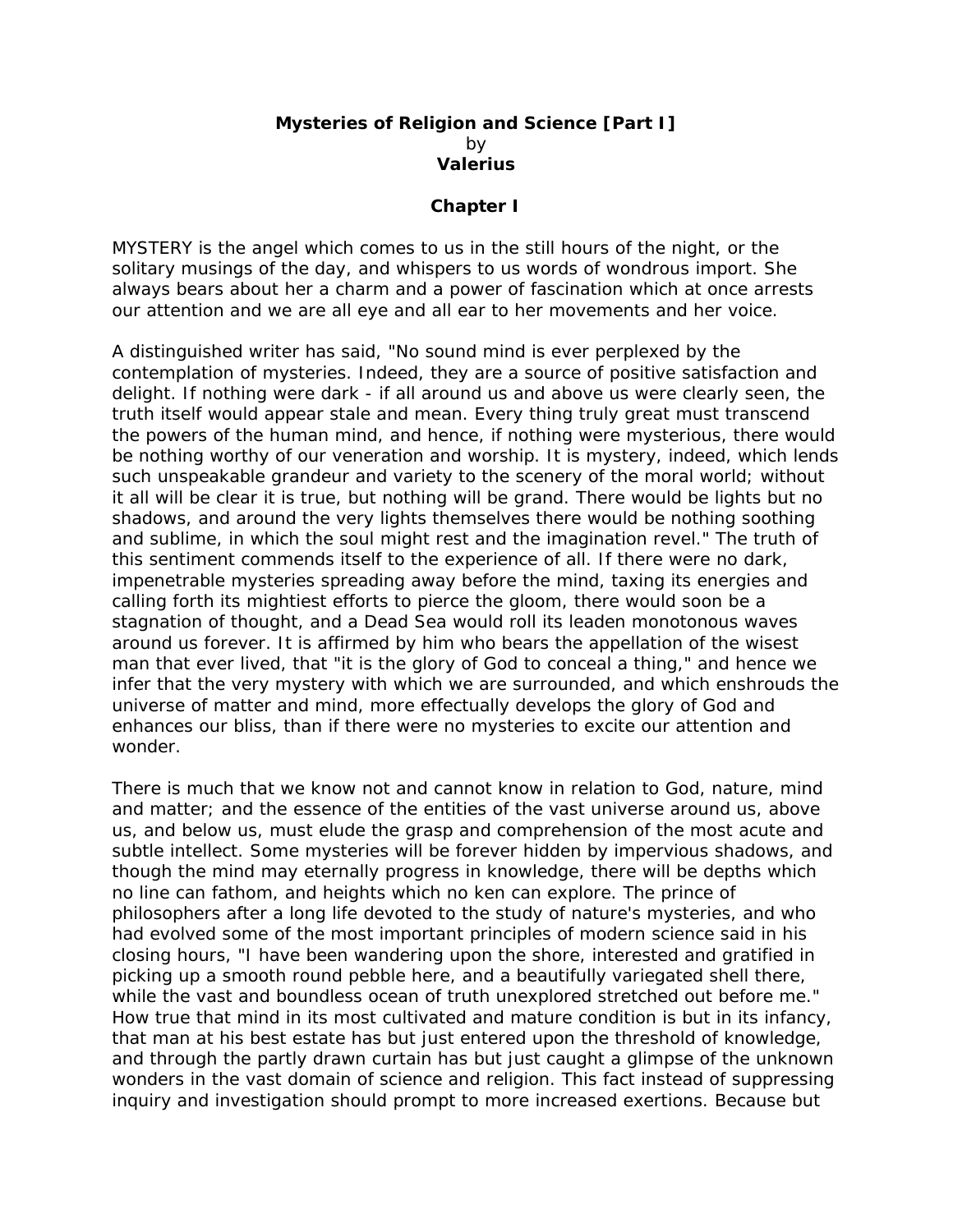little comparatively can be known, and we are enshrouded in mystery, having only in our groupings caught the thread which leads through ever dark and interminable labyrinths, shall we, therefore, stop or hesitate in our pursuit? In the vast and various departments of human science, shall the dark robed angel of mystery that flits across our path terrify us and prevent our search ? Never. Rather let her be the alluring angel that beckons us onward.

We have no sympathy for the infidel doctrine, that where mystery begins religion ends, if by the assertion we are to understand, where there is mystery there is no religion. If by mystery we understand what is above the comprehension of human reason, the same remark will apply with equal force to science itself, and we may retort upon the infidel philosopher, and say, where mystery begins science ends, because there are mysteries in science as profound and incomprehensible as any of the mysteries of religion. The idea that because a thing is mysterious no truth or fact can be elicited from it is a most pernicious and destructive idea, and one that no solid mind will consider worthy of a moment's consideration. To say that we are not to give credence to that which is incomprehensible, is to assume a principle which would take away the very foundations of all the modes of existence in the universe, and drive every inquirer after troth out in a crazy uncharted vessel upon an ocean in which there are no soundings, and to which there is no shore.

Religion like science, her affianced bride, reveals some things above the conception of human reason, but not inconsistent or contradictory to any of her teachings; and Coleridge has justly remarked, "If there be anything in the system of religion that contradicts reason, it does not belong to the household of faith." The highest, clearest faith in the mysteries of science and religion is compatible with reason in her loftiest exercise, and to say that because the cannot comprehend a doctrine of religion, we will therefore reject it as unworthy of belief, is the same as to say we cannot conceive of infinite space, and therefore there is no such thing as infinite space. The foundations of faith in religion are as immovably established as the foundations of faith in science, so far at least as compatibility with reason is concerned, and to destroy these foundations would leave the man of science in as hopeless a condition as the believer in divine revelation.

It is not what is really mysterious in religion or science that has caused the mind of the sincere inquirer after truth to stagger, or has produced infidelity or want of faith in their doctrines or assumptions, but the attempt to shroud in mystery that which is plain and comprehensible when rightly interpreted. Some, prompted by the mere love of mystery, have been induced to throw a veil over plain intelligible truth, while others to obviate the absurdity of cherished dogmas have sought refuge in mystery, and they are alike enemies to truth and reason, and are responsible for much of the error and infidelity that exist in the world. The volume of nature and the volume of revelation are both spread out before us for study. They alike contain truths which the feeblest intellect can comprehend. Others are more difficult, and can only be understood by minds disciplined by severe study; yet the more recondite are as clear to the comprehension of cultivated reason, as those which are most simple are plain to the uncultivated, and no more mystery belongs to one than the other. The mystery does not consist in the want of consonance with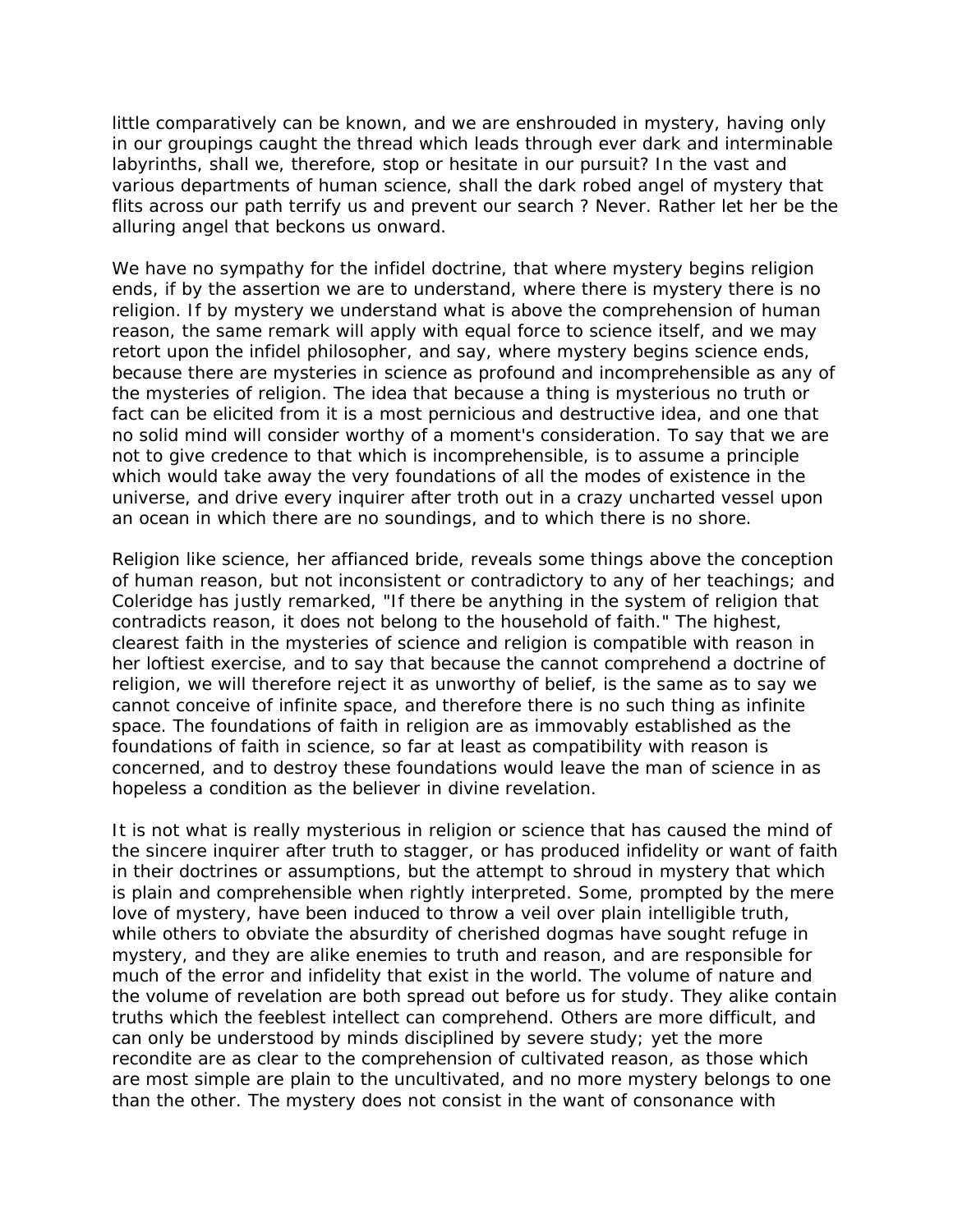reason, nor yet in anything necessarily dark and insolvable inhering in the subject, but in the want of intellectual power to solve or comprehend it. The milky way, which, to the wondering eyes of earth's millions in ages and centuries past, seemed like snow flakes scattered along the pavement of the sky, would forever have remained a mystery as to what it was, had not science extended the boundary of her discoveries, and resolved those ethereal flakes into solid globes of matter suns of systems immensely larger than our own.

Though we would not rush with reckless and inconsiderate daring

"where angels fear to tread,"

or rudely seek to tear off the veil, or draw aside the curtain which has concealed the mysteries of the world from the eyes of the vulgar, yet we propose in a calm, quiet and courageous manner to bring what little ability we may possess to the investigation of those mysteries which for ages have excited the wonder of the world. We hold that nothing within the reach and range of thought, whether as pertaining to religion or science, mind or matter, time or eternity, is interdicted from the scrutiny of man, and that while in the language of the poet

"Felix qui potuit rerum cognoseere causas,"

man is also justified who seeks to explore the vast arcana, though it contain mysteries profound as eternity. It is only to nature which God has bound fast to the laws of necessity, that he says, "Thus far shalt thou go, but no farther." To the human intellect as an emanation from the Almighty mind, he has given a freedom equal to his own, and a scope boundless as eternity. Man was "created in knowledge," and to know all that lies within the province of knowledge this side of Omniscience itself, is the destiny of mind. The sin of primitive mind did not consist in aspirations for knowledge, even such as would raise him to a god, and impart to him a godlike power of intellect. His was a mind created to "search all things, even the deep things of God," and thus employed, "wisdom was justified of her child," It was not the intellect that led man astray from the laws of his being and happiness, but perversion of the affections, or their withdrawment from the source and centre of bliss, and allowing them to flow towards an object less than God. Just as the earth would lose its light and heat and beauty, by being withdrawn from the sun and wander on in darkness forever from the central orb; so man withdrew from God his Sun and source of light and holiness and love, and brought upon himself darkness, despair and death.

Nowhere in the whole volume of revelation or nature is the prohibition to be found, interdicting the mind from its researches. The knowledge resulting from the eating of the fruit of the forbidden tree - the power to distinguish between the good and evil - was not the curse threatened, it was a mere accident growing out of the infraction, and the information received through this act constituted no valuable accession to the domain of knowledge. God has spread out the vast universe for man as a theater upon which he may enter without let or hindrance, and with reason to guide him in his researches, he may enter every avenue and explore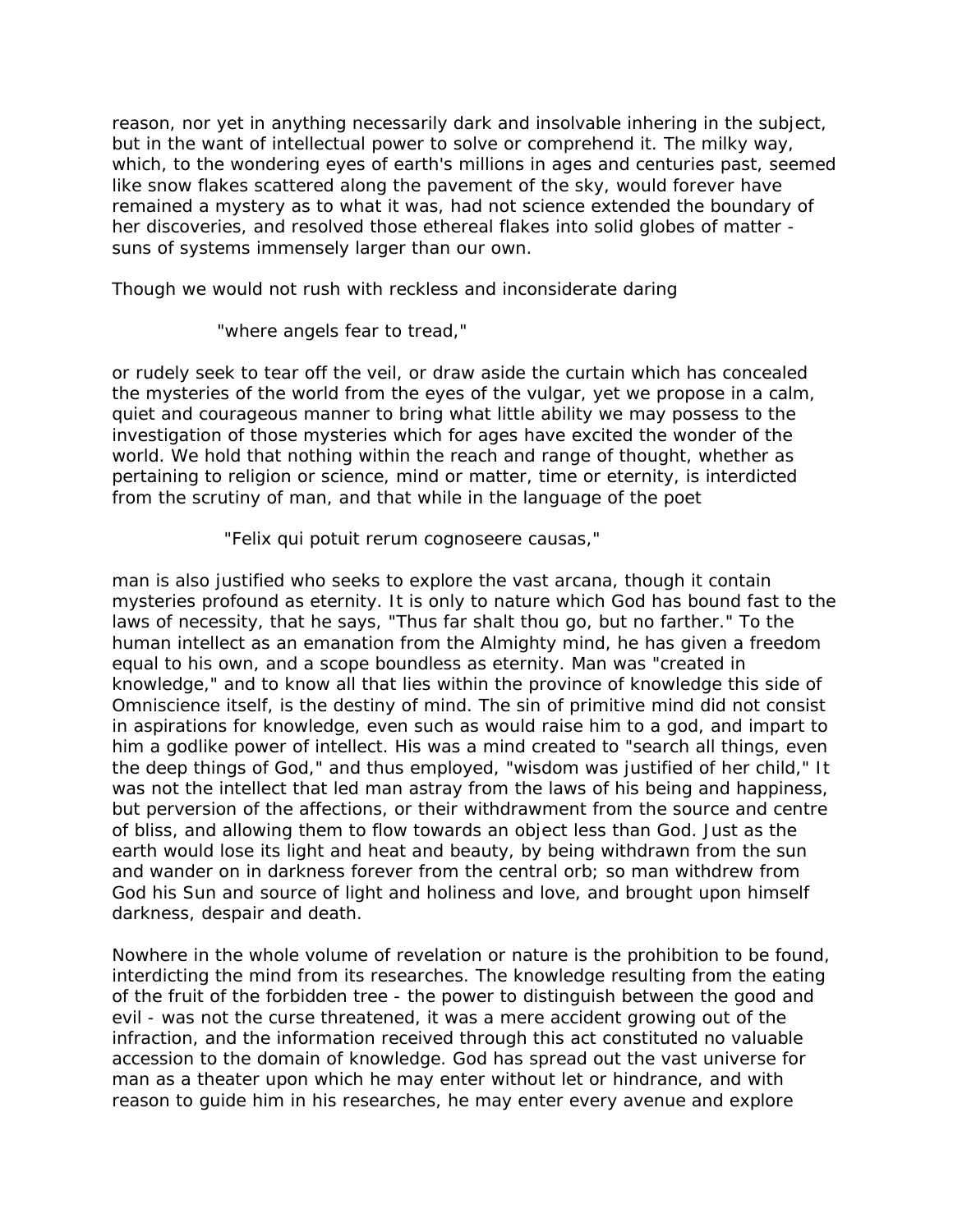every recess. We have in obedience to this indication launched our little bark upon the vast and boundless ocean of thought, and though clouds and darkness may come down and settle around us and close us in on every side, impeding our progress and forbidding our advance, yet with reason and revelation for our guide, we shall make as best we can our reckonings, and steer our course whither they may direct.

TRUTH. - The light which truth sheds upon human steps is the only certain guide through this valley of tears. It is not only the "foundation of every, virtue," but will guide to the highest happiness.

## **Chapter II The Mystery of God**

WE shall not attempt to prove the existence of a great first eternal cause; for though there be no innate ideas of the existence of Gad, yet all nations, in every stage of mental development from the most ignorant and besotted up to the most thoroughly refined and educated, acknowledge his existence. It is as foreign to our subject as it is unnecessary in itself, to enter upon any argument either a priori or a posteriori, to prove the existence of a fact which as naturally impresses itself upon the conviction and consciousness of every intelligent being as the light of the sun. The labors of theologians in the field of metaphysical investigation, to prove a universally self-evident fact, have not only demonstrated the utter uselessness of the undertaking, but have made most apparent the truth of the assertion, that some will seek to be wise above what is written. Revelation in no part of its record or in any of its dispensations has attempted any thing of the kind. The existence of God from first to last is assumed as a fact not only not requiring any proof, but which could not be made more clear and palpable by any arguments that might be adduced. If holy men whose minds were pervaded by the infinite Spirit, and whose pens were touched with holy fire, entered upon no investigation or line of argument to prove the existence of God, it is, to say the least of it, a needless attempt on the part of uninspired man; nay more, it savors much of that bold and reckless temerity which prompts man with thoughtless presumption to invade a sanctuary where seraphs would fear to go.

Indeed, as well might one with a rush light attempt to reveal the sun or enhance its brightness, as for any man, no matter how deeply versed in scholastic or theological lore, by the scintillations of his learning or logic, his wisdom or wit, to reveal the existence or throw light upon the character of God. It becomes a question of grave importance, and one which we submit to the metaphysicians and divines of the Christian school, whether the very speculations which have been indulged in, have not, instead of satisfying the inquiring mind, in many instances produced the very skepticism which they were intended to remove. We would give to reason the largest liberty and the widest scope. We would allow it in its researches to grasp after the infinite and thus come up to the development of its highest power, but at the same time we would not forget that the human intellect has its limit, and there are bounds which it cannot pass. However great may be the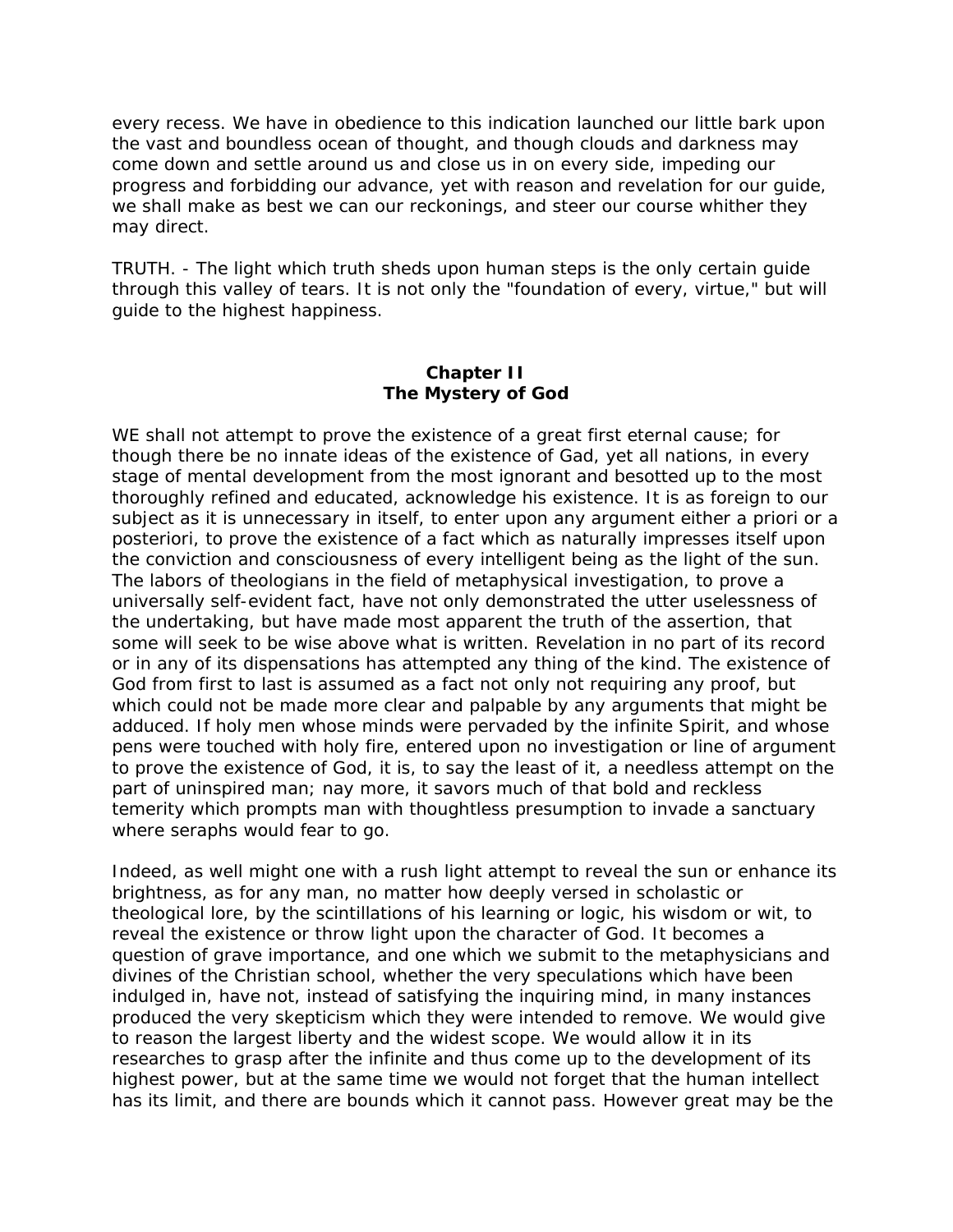approximation towards the infinite, there must forever be an impassable gulf. Inspiration pervading and controlling human reason kept it within its God-appointed range, and never allowed it to waste its energies on objects beyond its grasp on the one band, or those which were unnecessary and useless on the other. Instead therefore of attempting to prove the existence of God, the entire record is founded upon an assumption of the fact, and gives to the world simply a narrative of his acts. As before remarked then, our work is not to prove the existence of that great eternal Being who has pavilioned himself in darkness. With the Bible we admit the fact, and it is to the mystery of this fact that we call attention.

That there is a God is the great central fact of the Universe. The causeless and dateless existence of this wondrous being must forever be involved in mystery. We travel back through time and include the various epochs of the world's history in our journey. The period of a thousand years takes us through fields of light, the brightest and most glorious period of the world's history, the era embracing the rapid approximation to the culminating point of Christianity. Another millennium, but it is one embracing periods of darkness and gloom. From the twilight of the reformation we enter shadows, and they lengthen and deepen until we reach the midnight of the dark ages. Anon, the darkness decreases and faint glimmerings of light are seen in the valley. Onward we urge our way, the night is passed and the day has come. The "Sun of Righteousness" himself pours his beams upon the world, and nations and kings gaze upon his brightness. It is the day of Christ, another cycle begins. We enter the land of prophets and walk over the ruins of an ancient God appointed dynasty, embracing its wonderful history to this day unwritten, because its destiny is not yet fulfilled. We travel on through its astounding miracles up to its mysterious origin, and contemplate, as we journey, the surrounding and cotemporary dynasties that have passed away, and whose history is only to be found in the records of the past. Monuments rise from deserted plains in grim colossal grandeur, to tell of their greatness and to mark the place of their graves. At length we reach the last cycle, the last as we travel back but the first in the order of time. Nineveh and Babylon, mighty cities, unrivalled for strength and splendor by any succeeding age. Tyre, Sodom and Petrea are full of commerce and luxury and art, and their marts and streets and palaces echo to the shouts of thousands. All is silent now. The Mediterranean dashes its sweeping tide over Tyre, the Dead Sea rolls its leaden bitter waters over Sodom, and the drifting sands and wandering Arabs of the desert hold possession of the proud city of Edom. We are in the land of the patriarchs, a world of waters is before us and we cross the flood. Gloomily rises before us the huge unsightly tower of Babel, confusion reigns, for the earth has corrupted its way, and violence and blood are in the land. Prom generation to generation we travel up to Adam and wander with him, not a fugitive accursed, among the bowers of Eden, and pluck its flowers and eat its fruits. Birds of brightest plumage and sweetest song are here, and here are beautiful forms of living creatures who come and sport in the presence of their lord and master. This blooming Paradise echoes not only with the voice of bird and beast and man, but the voice of God has sounded in tones of fatherly love through all its sylvan shades.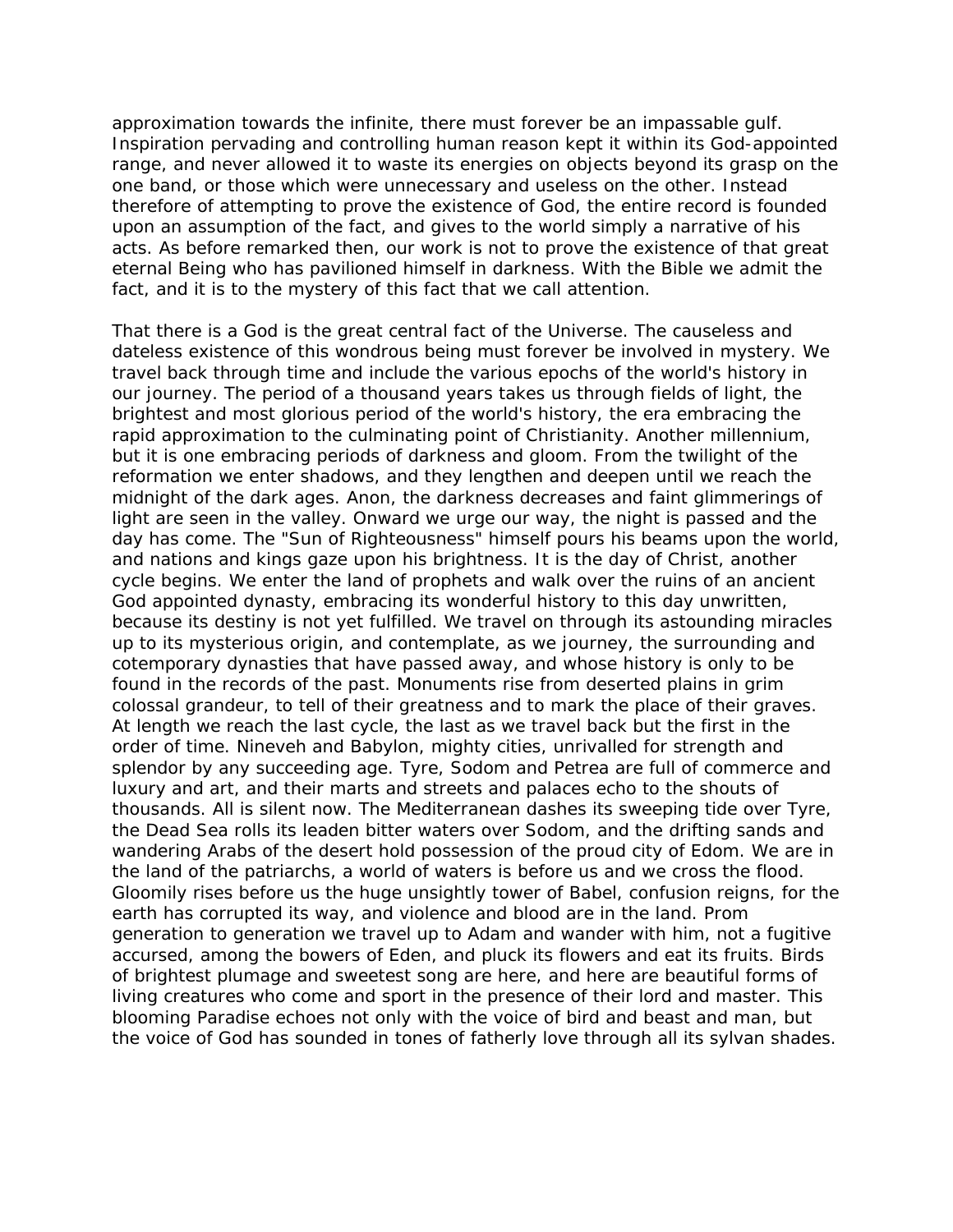So far for the history of man, but time has left other records. We walk over the green sward of the earth, and smile upon its youthful face, and kiss its virgin flowers, as though it had just sprung from the hand of its Creator and started on its bright career amid the worlds. But this face, like the smile of beauty which often conceals a sorrowful heart, has beneath it a gloom. Eden blooms and all is joy, but deep down in the bosom of earth are marks of hoary age and sad decay. Let us go beyond this fair exterior and examine within. Let us dig a grave in the dust of Eden, and search in its abyss for the relics of buried life which existed before Adam's dust was fashioned into man. The history of man is passed, and we must seek for a higher chronology than the planting of Eden. The first formation takes us beyond the period of six thousand years, and as they descend into the earth and examine the remains embedded in its crust, and the extent of its strata formed by slow sedimentary processes, we sweep over not only thousands but millions of years. Extinct species of plants and extinct orders of animals present themselves to view as if collected by a naturalist into a great and well arranged cabinet, while we pursue our downward track indicating uncounted periods of time. Proceeding onward, we approach a region older than death, because older than life itself, without any forms whatever of vegetable or animal existence. Before us are trackless, ages. What untold periods must have been consumed in the formation of the immense granite rind, miles upon miles in extent, who can tell? And that mighty molten sea which rolls within this rocky rampart, when it commenced its surges what mind can fathom? Or when the globe came whirling from the Creator's hand, a molten mass of primeval fire in that "beginning" of which the sacred record speaks when it breaks the silence of ancient night and first pours light upon man's darkened vision. Who can count the number of the years?

But we leave this globe of fire and rock and earth, and soar to the nearest star and ask its history. Here silence reigns, or if it have inhabitants we may not hold converse with them, they speak a tongue we understand not. On and on we take our flight and soar

"From world to luminous world afar,"

until we make the circuit of the solar system and rest our wearied wings in the brightness of the sun, the centre as well as the first creation of the system which bears its name. Surveying all, we ask, when did these "morning stars sing together and shout for joy" over the period of their birth? But we have scarcely entered upon the threshold of creation. Suns innumerable, and systems which no arithmetical power can reach, rise before us and spread away in distances which no ken of man or telescope can discover. In the vast infinity of space there are stars whose light shot forth at their creation, so distant that their rays have not reached the earth, and there are bright orbs rolling on in their destined tracks, created centillions of ages ago, whose rays never will reach the earth even after millenniums of ages have pawed away.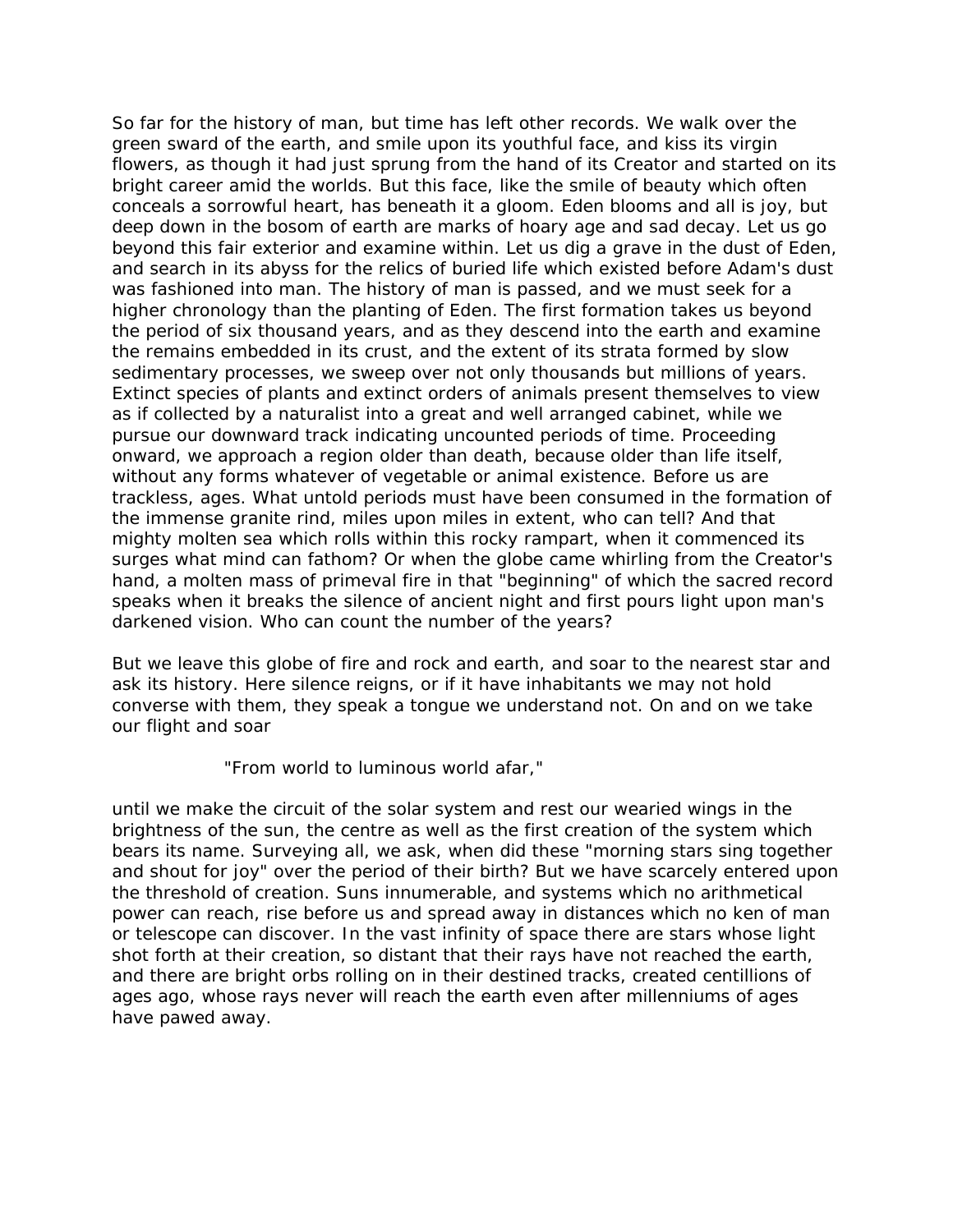Mystery deep and awful is around us. We have started from the less and ascended to the greater, from a mere speck like the earth to worlds of matter millions of times greater in magnitude. We have seen the works in part - how small a part - of the Great Creator, but where shall we find his beginning? With the old seer of earth, "we go backward, but he is not there, we go forward, but we cannot perceive him; on the left hand where he doth work, but we cannot behold him; he hideth himself on the right hand that we cannot see him." Beyond the earth we find the universe peopled with angels, if not with men, myriad hosts running up through all gradations of angelic nature, and the hierarchies of heaven occupying "thrones and dominions, and principalities and powers," but where is he, and whence came he, who made them all? "Who by searching can find out the Almighty to perfection. Such knowledge is too wonderful for us, we cannot attain unto it. It is higher than heaven, what can we do, deeper than hell, what can we know?" What line shall measure, what plummet fathom the abyss of this mystery? What power can penetrate the deep awful solitude of that eternity in which he dwells! What hand shall lift the veil from the "High and Holy One who inhabiteth that eternity?" Who shall describe the existence of him who is "without beginning of days or end of years," from eternity to eternity the AL-AEON who is in and through and over all, the blessed forever? None can enter the secret place of his pavilion or find out the hidings of his power. None can know his "counsels, for they are of old even from eternity," and they shall stand for ever. The reasons that impelled him to create the world of matter and the world of mind, find their origin only in himself, and shall forever be beyond the search and scrutiny of men and angels. The knowledge which we now have in part, but which in eternity shall be perfected, will never enable us to fathom the infinite mind to such an extent that we shall know the motives which prompted him to create the universe and its intelligences, nor will any intellection or spiritual insight, clear and far reaching as it may be, enable us to unravel the mysteries of that creation. As we have no line by which we can measure eternity, so we can have no mental power by which to scan the mind of the infinite God.

Nothing can be so clear as the fact of the existence of a great eternal self-existent Being, from whom all things have emanated and to whom all things are allied, as an endless series of effects from this first great cause. This fact is as thoroughly impressed upon all intelligences, as the laws of matter upon material objects, or the laws of mind upon intellectual. The consciousness of this fact as much inheres in mind as attraction and cohesion inhere in matter; but the mystery of the fact will for ever remain a mystery, and so far as anything pertaining to its revelation is concerned, it is unapproached and will be unapproachable for ever.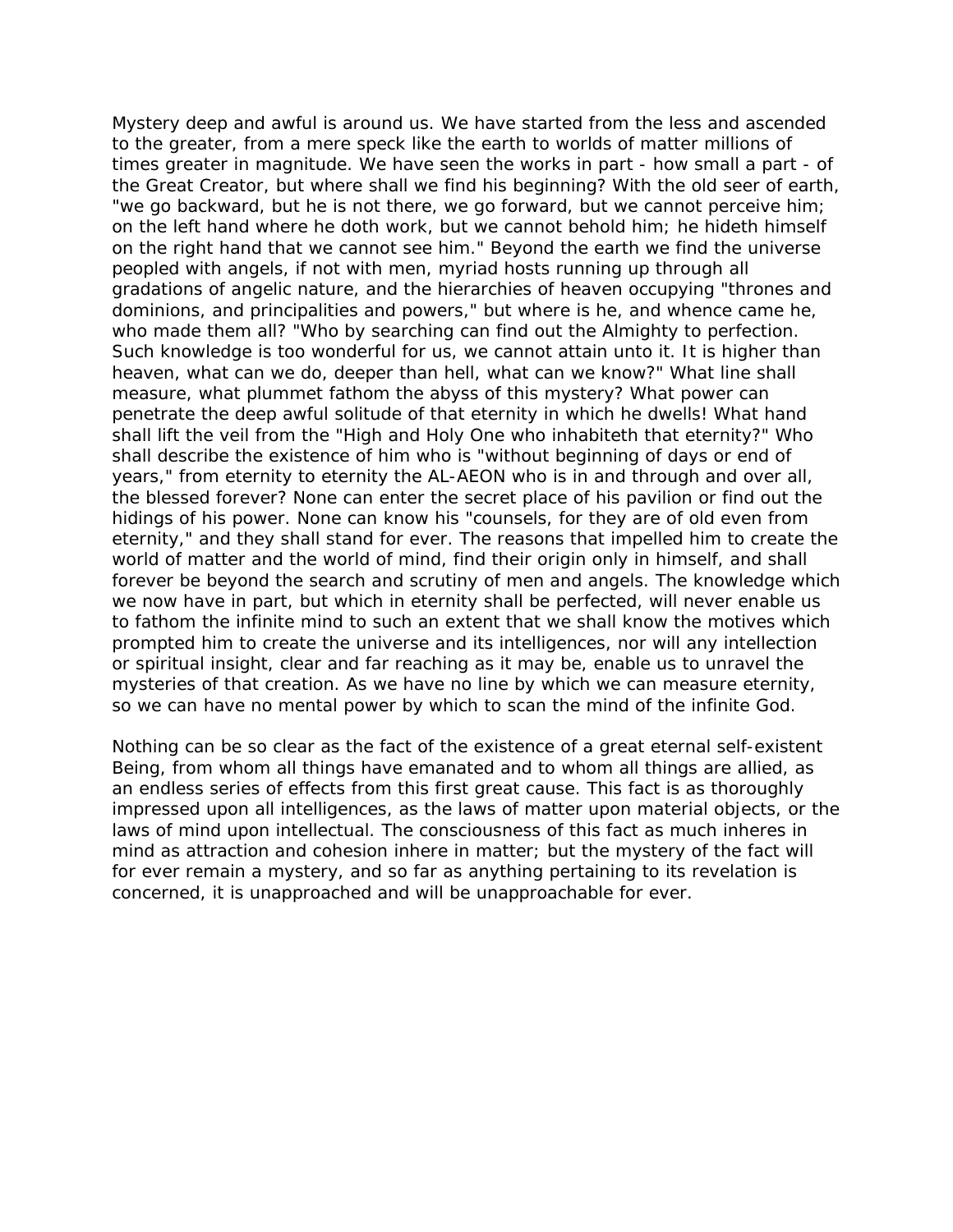## **Chapter III The Mystery of Jehovah's Attributes**

IN our last Chapter we considered the mystery of the Divine existence; we shall now call attention to the mystery of the Divine attributes. All the attributes of God are co-eternal with his existence, even as matter and its attributes are co-existent, and as we cannot conceive of matter in any of its forms without connecting therewith its essential attributes, no more can we conceive of God only as in possession of those attributes essential to his nature and existence. Progress and development can only be predicated of creatures; perfection, absolute and eternal, from which nothing can be taken and to which nothing can be added, essentially and necessarily belong to the Creator. What he was away back in the infinitely remote periods of his own eternity existing alone, that he is this moment, and what he is now that he will be for ever, unchanged and unchangeable.

As the existence of this eternal Being is a mystery, so alike is the mode of that existence, and as the human mind never will be able to tell the origin of this mysterious Being, neither can it define the mode of his existence; both are alike involved in an impenetrable veil. In contemplating the latter however, we are not left as in the former without data or information on which to base our opinions and conjectures. The path of our investigation is illumined by light from heaven, Revelation instructs us in relation to the attributes of the eternal self-existent One.

In our dissertations on the attributes of God we shall not attempt to pursue any theological order, and shall first invite attention to his infinite knowledge. The fact of such possession is frequently and variously asserted in Divine revelation, and the mind, indeed, apart from, any revelation on the subject, at once infers such a possession in a being who is the cause of all things in the world of matter and mind. With him all facts, all events and all things in the eternity, past, in the time present and in the eternity to come are known with infallible certainty, so that with him, so to speak, there is no succession of ideas, no past, no present or future, but one eternal present, in which all things from eternity to eternity are seen and known as clearly and certainly as one may know his present thoughts and what is transpiring around him. What the infinite mind sees and knows in the future is not seen and known contingently, without foresight or expectation. This is a mere theological expression which is as destitute of propriety as it is of relevancy in a discussion on the Divine attributes. Knowledge with God is an absolute state of mind dependent upon no contingency whatever. To say that he has all knowledge and yet that some things are known by him contingently, is quite as ridiculous as to say though he is omniscient yet there are some things he does not know. Equally ridiculous is the speculation of some theologians, who to avoid a difficulty in the way of their creed, affirm that there are some things which God does not choose to know. The capacity or ability to know all things are very different, as much so as the difference between the finite and the infinite. This infinite knowledge is of necessity, and nothing can come up upon the boundless horizon of the future that has not been and is not now and ever will be present in the Divine mind as a palpable reality. Though no event can transpire simply because it was known to God, yet as known to him it must come to pass and could not by any possibility be otherwise.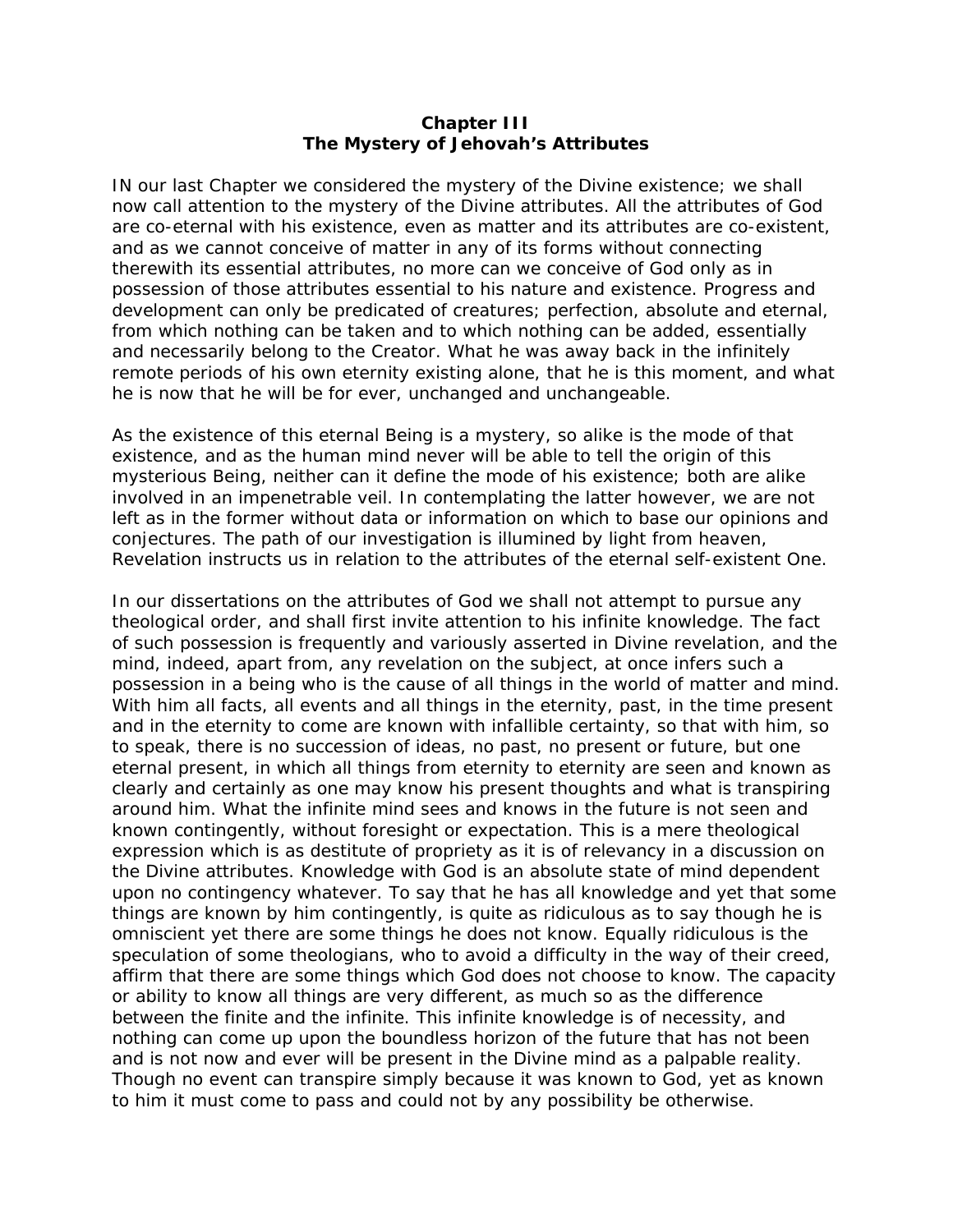Before the first atom was created or the first mind shot forth its intellectual fires through all the endless series of physical and intellectual creations, there has not been a single motion of the one or a thought of the other, and there never will be, that was not known to God from all eternity. The first thought of the first angelic mind that ever existed was known from eternity. The moment of man's birth and the moment of his death were known with infallible certainty from everlasting. Every thought, emotion, volition and action of every moment of our lives in time and forever were known unto God. Man may resolve and re-resolve and counterresolve, he may determine, pre-determine and then change his mind, but his resolves and purposes and final acts are just such and only just such as they were seen and known of God before he had a beginning. Any other view than this would deprive the infinite mind of omniscience and make Jehovah like ourselves, dependent upon contingencies and the reception of knowledge through the media of the senses or the intellect as the case may be. It must be obvious that any addition to the knowledge of God, by the occurrence of any event whatever in the future, would necessarily argue progress which cannot be predicated of infinite knowledge or absolute perfection, and would be equivalent to the affirmation that God does not know all things in the future as well as the present and past.

Some have attempted to evade the doctrine of the Divine omniscience in relation to the future by asserting that God cannot know what is not the subject of knowledge. Hence, it is said he cannot know a thing as existing before it does exist. We reply, of course not, as this is in itself a contradiction and absurdity. There is no limit to the Divine omniscience but in that which implies a contradiction and an absurdity. Though it is possible for God to know all things, just as it is possible for him to do all things, yet he cannot know what is in itself an absurdity, nor can he do what is wrong. Whatever will transpire in the future, he knows as future. There is a difference however between divine knowledge and divine power, the latter to become active must be preceded by volition, but not so with knowledge, as that is a state of the Divine mind wholly independent of volition.

Omniscience is a full and perfect knowledge of all future events. This knowledge extends through all tune and through all eternity, and not only embraces a perfect cognizance of all things which shall yet crime to pass, but of all things which have transpired through all the cycles of eternity back to the first entity in the universe of God. Before matter was created or a single change had taken place in the modes of its existence, before the earth, was made a habitation for man out of whose dust he was fashioned, all the scenes that would be enacted upon it, together with the nature and consequences of all the actions, and the names and characters and destinies of all the actors were perfectly known to God. So far as this world is concerned, a succession of events embracing a period of six thousand years has transpired, the nature of which with their proximate and ultimate consequences were known from all eternity. Taking our stand point at the beginning we look out upon the earth as a vast theatre, and behold successively the several acts of the grand drama of life, performed according to the precise order and manner in which they existed in the mind of God. There was not in all the past a single prelude, interlude or afterpiece, incidental or accidental, that was not perfectly known to the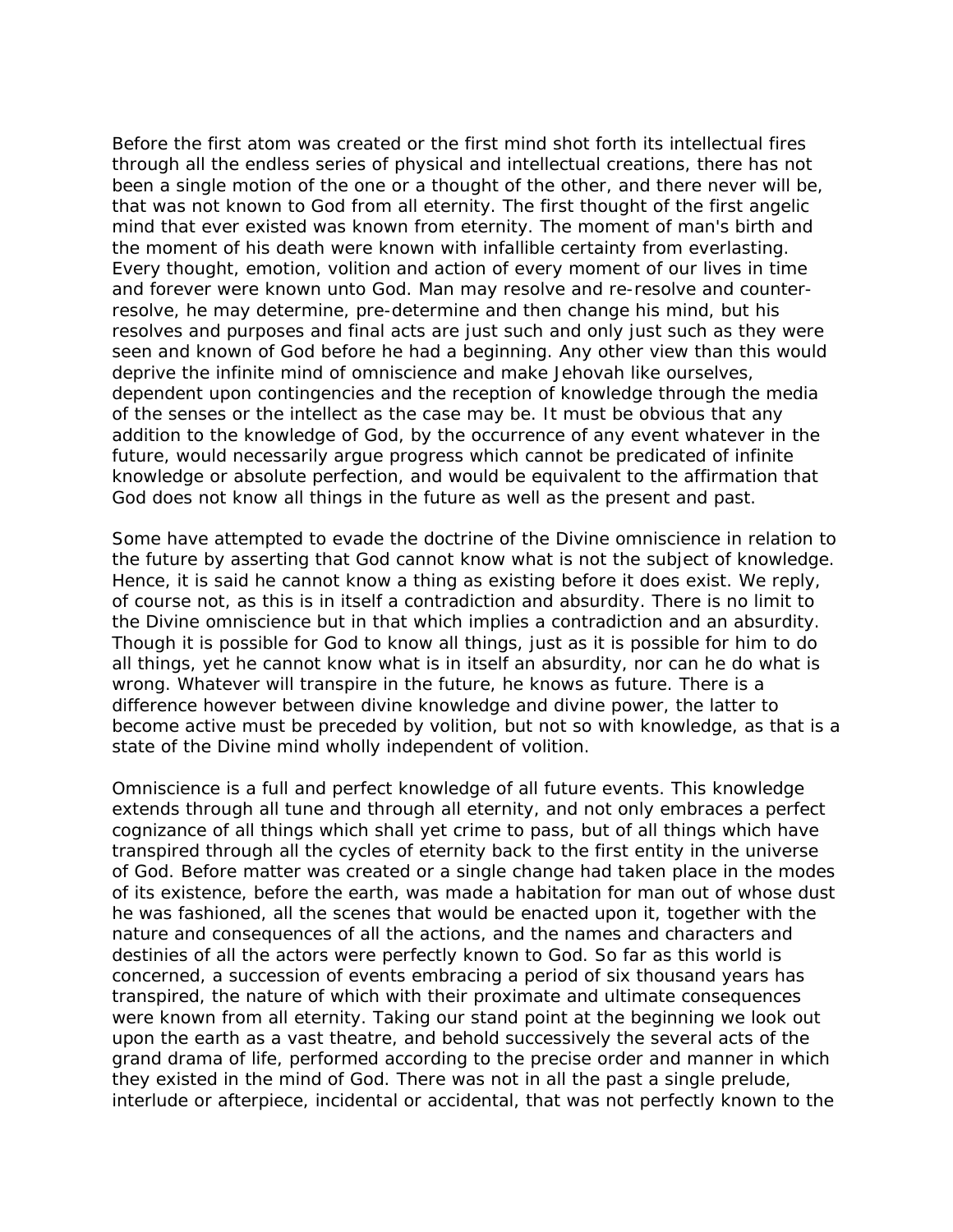omniscient mind as certainly as if they had been written out in a programme and occurred in the order laid down; and nothing shall occur in the future, even to the "fall of a sparrow," that is. not a matter of the same certain definite knowledge. The seduction of Satan in Eden, whereby he sought the ruin of its sinless inhabitants, was precisely such as Omniscience saw before that rebel angel left his first estate and was cast-out of heaven. Our first parents fell from their state of holiness and happiness in their thoughts, emotions, and volitions, just in the very manner and at the very time it was foreseen of God. The heart of Cain was excited to envy and conceived the dreadful deed which resulted in the death of his righteous brother, and sent himself a murderer and fugitive accursed over the earth, just as God foresaw the sad and melancholy event. The antediluvians were filled with all manner of wickedness, and covered the land with violence and blood so that their crimes reached heaven and called for vengeance, just as Jehovah foresaw them before Cain fled "to the land eastward from Eden." The faith and righteousness of Noah, the building of the ark and the destruction of the human race by a flood, all came to pass as forever known. The disgrace of Noah, the wickedness of Ham, and the curse of Canaan and his descendents forever, all transpired not as foreordained but as foreknown forever. The wonderful and tragic events in the life of Abraham and Lot, the gross unnatural wickedness of the Sodomites and the dreadful destruction of the cities of the Plain, the fate and fortune of Joseph, and all the events connected with his wonderful life in the court of Egypt; the birth, preservation, and exaltation of Moses, his flight to Arabia, his return to Egypt, the hardness of Pharaoh's heart, the astounding miracles, the deliverance of the Israelites, the passage of the Red Sea, and all the events connected with their wonderful desert wanderings until their entrance into Canaan; the life, fortunes and history of David, the perversity of Absalom, the fate of Saul and Jonathan, the numerous wars of the Israelites, their successes and defeats, and all the events connected with their wonderful history, as well as those which transpired among surrounding and cotemporary nations, the destruction of armies and cities, the rise and fall of empires were all known precisely as they came to pass, from all eternity.

All the events and circumstances connected with the birth of Christ, the sending of Pilate from Rome to Judea as Governor, the ministry of John, the baptism of Jesus, his temptation in the wilderness, all his miracles, parables, sermons and acts, his betrayal, denial, sentence, crucifixion, resurrection and ascension were all known unto God before angels fell or Adam sinned. The stoning of Stephen, the conversion of Saul, his ministry, imprisonment and martyrdom, together with all the actions of the apostles and all the cotemporaneous events, the taking of Jerusalem by Titus, the immense slaughter of the Jews, the preservation of the Christians, the banishment of John, including all events not here enumerated found in sacred, profane and unwritten history, the wonderful spread of the Gospel, the ten Pagan persecutions, the destruction of the Roman Empire, the events which occurred during the long dark night of a thousand years, the rise of Mahommedanism and Popery were all and singular known to the infinite God. The dawn of the Reformation, the struggles and successes of Luther and his coadjutors, the translation of the Scriptures, the burning of Tyndal and Wickliff, the Papal persecutions, the art of printing, the discovery of America, the revolt of the Colonies, the foundation of a Republic, all the wars and revolutions that have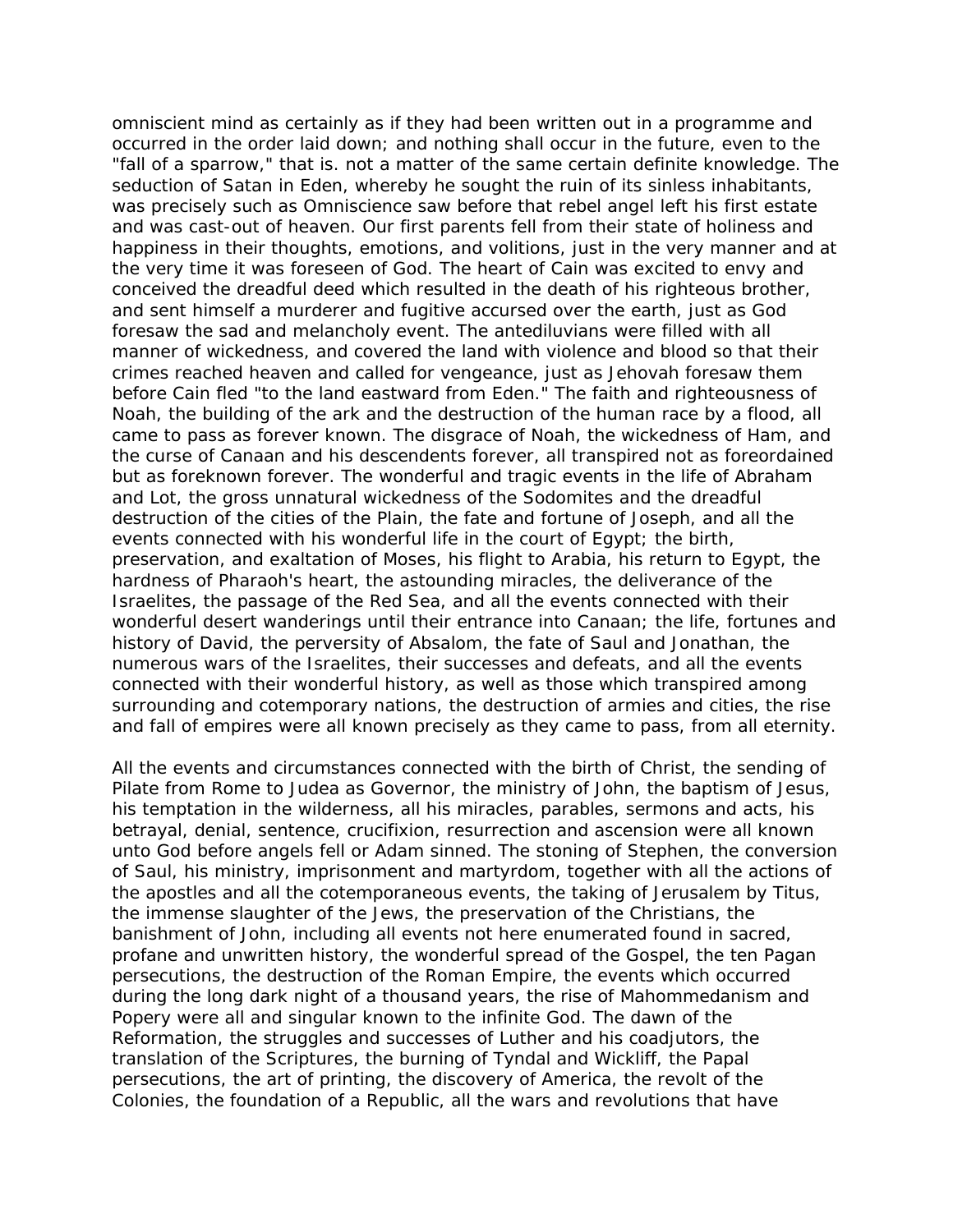occurred in all pants of the world, and all the events that have transpired and are now transpiring were in the Divine mind forever.

If any object to this particular and comprehensive knowledge of God on the ground of its being unnecessary or beneath the notice of the infinite mind, let them remember that the very necessity of the case requires it, and it could not by any possibility be otherwise. The Omniscient God who sees the end from the beginning, unto whom all things are naked and open, whose infinite eye takes in its universal gaze all time and all eternity, must know all things past, present and future. Every thought, every perception, every emotion, and every volition of our minds, whether awake or asleep, and every action of our lives from our entrance into the world to the present time, together with every thought, ward and act of our lives, through the future period of our probation and through the endless duration of a future state were forever known to God. All the events that have befallen us, all the circumstances by which we have been surrounded and all the events that shall befall us, both as it regards their nature and the manner and time of their occurrence, are all known with absolute certainty, and as known they will come to pass as absolutely as if they had been decreed. This foreknowledge does not make them come to pass, nor yet does it argue that they might not have been otherwise, for had they been otherwise they would have been thus known. The period of time we have to live, the day, hour and moment of our death, and the manner of it, and all the attendant circumstances, and the destiny that awaits us in the future world are all known and were known before we had an existence with as much certainty as if they had been foreordained of God. The very nature of Jehovah as revealed in nature and revelation shuts us up to this belief. Nothing can be more clear and conclusive than the fact that if God be eternal, omniscient and omnipresent, there can be no place in the universe where he is not always present, and there can be no thing which he does not know. There is no escaping this conclusion without denying the existence and attributes of God, and the flimsy and puerile argument that omniscience is simply a capacity to know all things, just as omnipotence is a power to do all things; and hence, as God does not choose to do all things he may not choose to know all things as before stated, is an absurdity too gross and palpable for a moment's consideration. Such a statement may properly be affirmed of man, for there is no limit to his capacity to know, while there is a limit to his power to do, but to affirm it of God is a species of irreverence if not blasphemy, which we should shudder to utter. What does such a statement require, but that the knowledge of God in relation to some things, and his ignorance of others shall depend upon his choice, which makes the whole hypothesis absurd and ridiculous, inasmuch as to be able to make a selection of those things he would choose to know, he must necessarily know the nature of those things concerning which he chooses to be ignorant. It is vastly better, honestly and frankly to acknowledge a difficulty which we may find impossible to reconcile with our preconceived notions of theology, than to endeavor by any sophistry to evade it, as all efforts of this description do ultimate injury to the common cause of truth. Theologians may draw out the finest spun theories interwoven with the nicest metaphysical subtitles, bewildering and confounding to minds not adequate to detect their fallacy; but truth needs not such foreign aid, she walks forth not like a spectre dimly seen in the misty twilight, with a veiled face and downcast eyes, but she stands erect,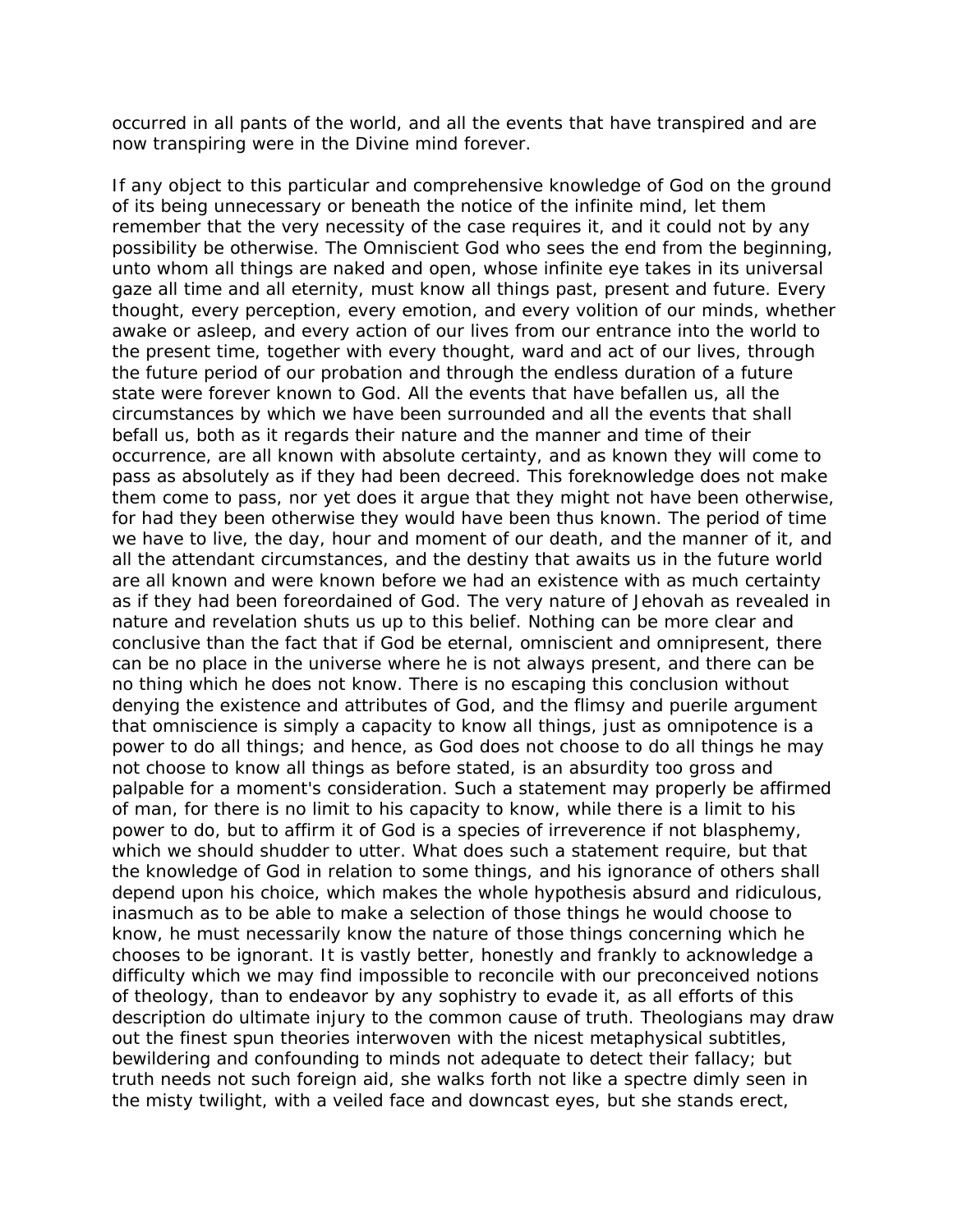unveiled, full-eyed and beautiful, shining in her own light. To see her is to know her, and to know her is to love her.

The question is not whether the certainty which exists in the mind of God in regard to all events which have come to pass or which shall come to pass is compatible with man's freedom or not, but whether there is such certainty in the divine mind. It is a question of fact and with that alone we are concerned. We should "Follow Truth where'er she leads the way," if in so doing we should cross and re-cross every path we have made in the wilderness of thought for a thousand years. If the temple which we have reared and in which we have enshrined the object of our worship prove to be an idolatrous temple, and our worship a false misplaced one, the sooner we behold it a heap of ruins the better. Truth is that "pearl of great price" which we should be anxious to purchase at any cost or sacrifice within our power. Better throw all our loves away than put out the only light that can shine in eternity.

As it regards the connexion or bearing of God's foreknowledge upon human events and actions, we confidently affirm there is not the remotest conceivable contact so far as causation is concerned in bringing them to pass ; and there can be no more connexion between foreknowledge and foreordination than there is between the volitions of a human mind and the revolutions of a planet, the transit of a star, or the circuit of a comet. The idea that a foreknowledge of every thing that will transpire, from the wreck of a nation to the fall of a bird, or from the conflagration of a world to the derangement of an atom, is attributing to the Almighty a trifling employment, can only be entertained by those who take a narrow and contracted view of his Providence, which extends to the minutest insect invisible to the naked eye, as specially as to the mastodon whose tread shakes the earth. In all God's illimitable empire there is nothing trifling or insignificant, and the same wisdom and power are displayed in the creation and preservation of an atom as a world, of an insect as an archangel.

Though all things come to pass as they were foreknown of God, yet there are some things that come to pass which were predetermined. These events of course are absolute and unavoidable. God predetermined the creation of the Universe with its suns and systems, and all the orders of intelligences from seraph to man. He also foreordained all the laws for the government of the physical and intellectual universe. He also determined the essential freedom of angels and men and endowed them with adequate power to obey all the laws of their being, and any other view of angels or men would make them beings of necessity, mere moral automata, entirely without moral character and without accountability. Hence, there could have been no such thing as sin in the world, unless indeed, we could conceive the horrid idea of making the Creator its author. It would be just the same as if matter should infract one of the laws by which it is governed, and should in consequence thereof be held accountable for the violation. The infinite knowledge of Jehovah took in the fall of angels and men as the result of an abuse of their freedom, and all the provisions growing out of that fall, as well as all the consequences, were alike predetermined. But though all thin is true, yet in man's nature, duty, and mysterious destiny, there are no dark inflexible decrees fixing